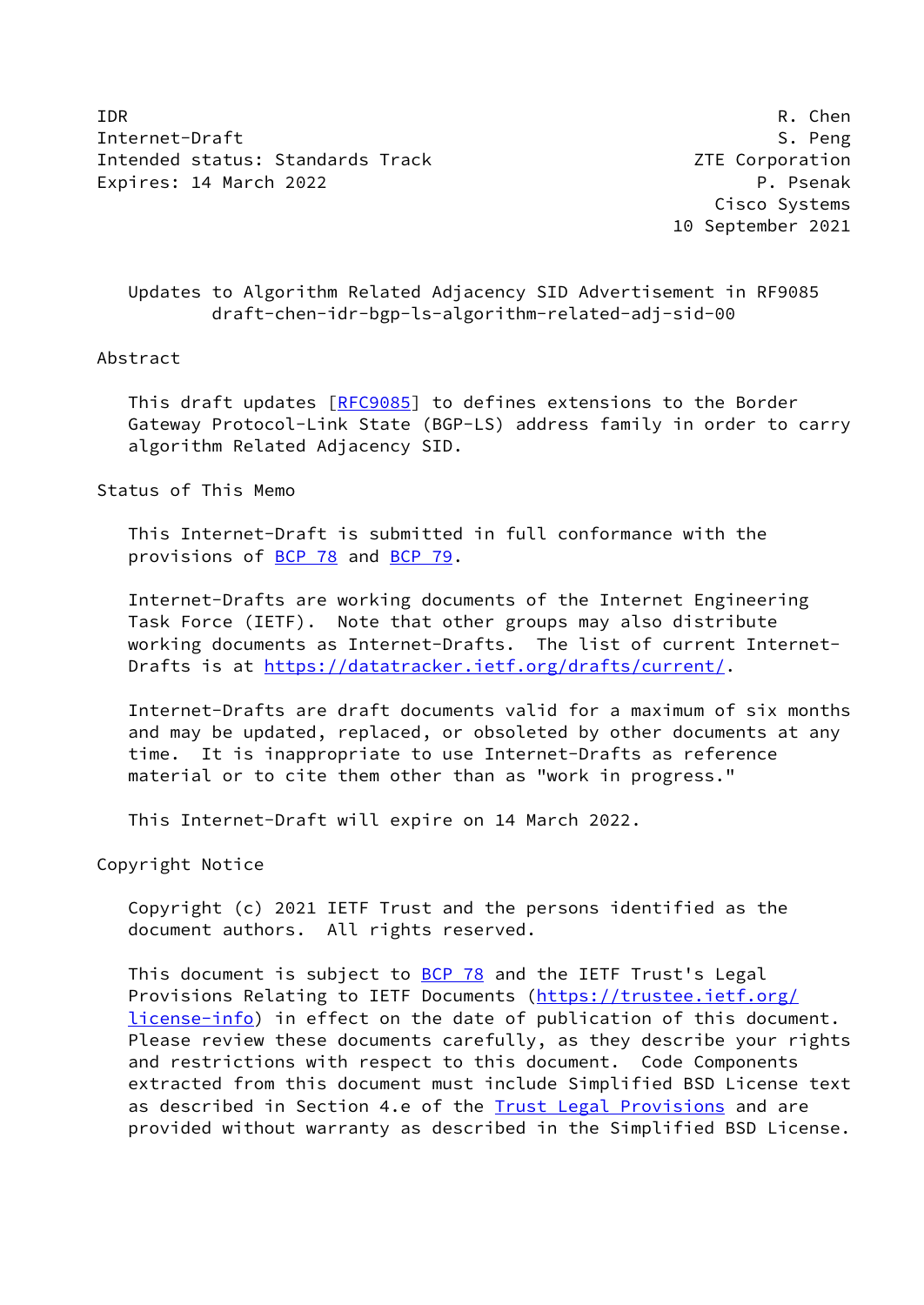<span id="page-1-1"></span>Internet-Draft BGP-LS Extensions for Algorithm Related September 2021

## Table of Contents

| 2. BGP-LS Extensions for link Attribute 2  |  |  |  |  |  |  |
|--------------------------------------------|--|--|--|--|--|--|
| 2.1. Adjacency SID per Algorithm TLV 2     |  |  |  |  |  |  |
| 2.2. LAN Adjacency SID per Algorithm TLV 3 |  |  |  |  |  |  |
|                                            |  |  |  |  |  |  |
|                                            |  |  |  |  |  |  |
|                                            |  |  |  |  |  |  |
|                                            |  |  |  |  |  |  |
| 6.1. Normative References 5                |  |  |  |  |  |  |
|                                            |  |  |  |  |  |  |

# <span id="page-1-0"></span>[1](#page-1-0). Introduction

<span id="page-1-5"></span>[I-D.ietf-lsr-algorithm-related-adjacency-sid] defines the algorithm identifier can be included as part of an Adjacency-SID advertisement for SR-MPLS.

 [RFC9085] defines extensions to the Border Gateway Protocol-Link State (BGP-LS) address family in order to carry SR information via BGP, and an algorithm identifier is included as part of the Prefix- SID TLV advertisement. This draft updates [[RFC9085\]](https://datatracker.ietf.org/doc/pdf/rfc9085) and defines extensions to the Border Gateway Protocol-Link State (BGP-LS) address family in order to carry algorithm Related Adjacency SID.

<span id="page-1-2"></span>[1.1](#page-1-2). Requirements Language

 The key words "MUST", "MUST NOT", "REQUIRED", "SHALL", "SHALL NOT", "SHOULD", "SHOULD NOT", "RECOMMENDED", "MAY", and "OPTIONAL" in this document are to be interpreted as described in [RFC 2119 \[RFC2119](https://datatracker.ietf.org/doc/pdf/rfc2119)].

<span id="page-1-3"></span>[2](#page-1-3). BGP-LS Extensions for link Attribute

#### <span id="page-1-4"></span>[2.1](#page-1-4). Adjacency SID per Algorithm TLV

 The Adjacency SID per Algorithm TLV is used in order to advertise information related to an algorithm Related Adjacency SID. This information is derived from the Adjacency Segment Identifier (Adj- SID) per Algorithm Sub-TLV of ISIS/OSPFv2/OSPFv3(Section 4 of [\[I-D.ietf-lsr-algorithm-related-adjacency-sid](#page-1-5)]).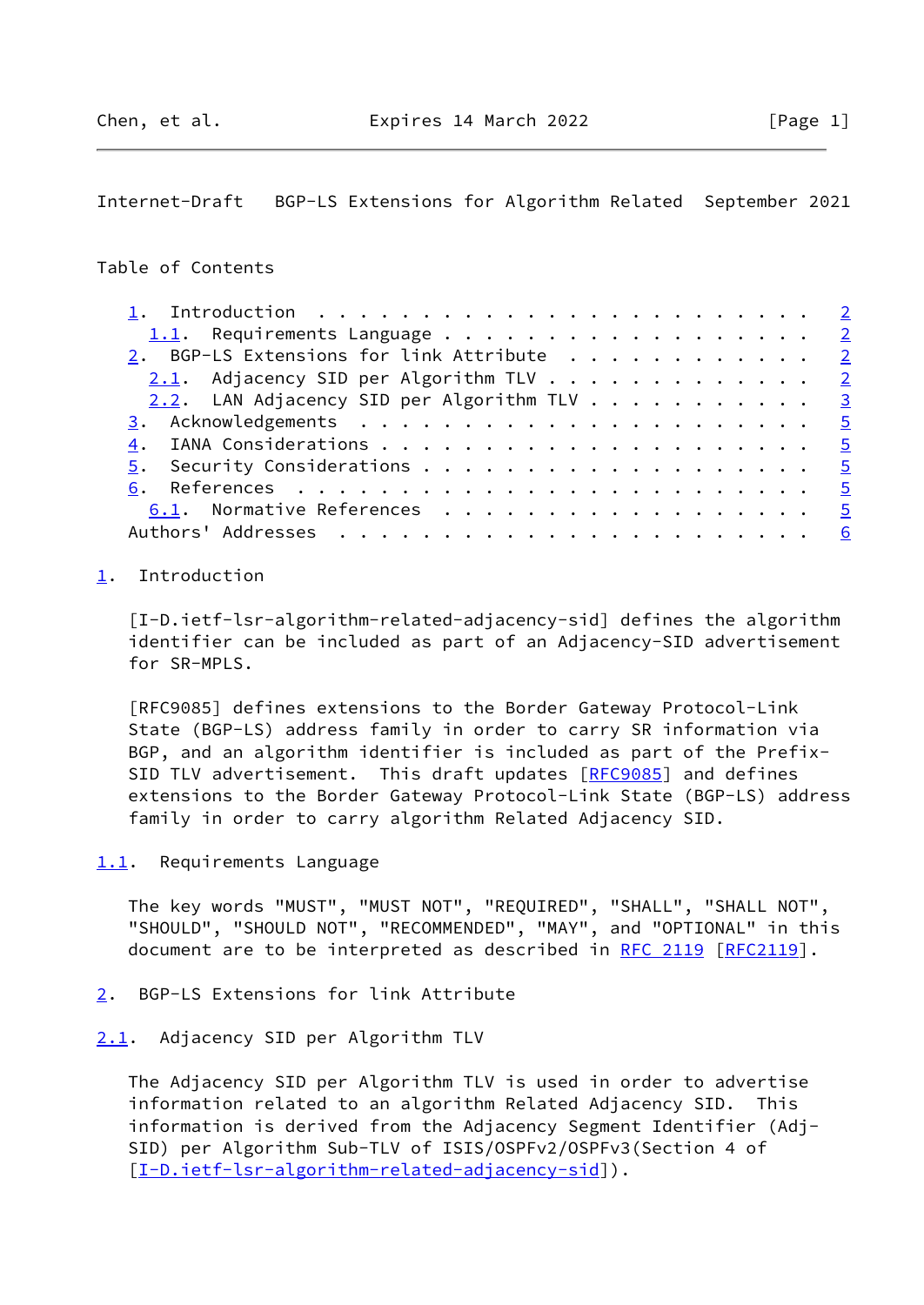Chen, et al. **Expires 14 March 2022** [Page 2]

<span id="page-2-0"></span>Internet-Draft BGP-LS Extensions for Algorithm Related September 2021

0 1 2 3 0 1 2 3 4 5 6 7 8 9 0 1 2 3 4 5 6 7 8 9 0 1 2 3 4 5 6 7 8 9 0 1 +-+-+-+-+-+-+-+-+-+-+-+-+-+-+-+-+-+-+-+-+-+-+-+-+-+-+-+-+-+-+-+-+ | Type | Length | +-+-+-+-+-+-+-+-+-+-+-+-+-+-+-+-+-+-+-+-+-+-+-+-+-+-+-+-+-+-+-+-+ | Flags | Weight | Algorithm | Reserved | +-+-+-+-+-+-+-+-+-+-+-+-+-+-+-+-+-+-+-+-+-+-+-+-+-+-+-+-+-+-+-+-+ | SID/Label/Index (variable) // +---------------------------------------------------------------+

Figure 1

where:

Type: TBD1 (Suggested value to be assigned by IANA)

Length: variable.

Flags: 1-octet value that should be set as:

- \* IS-IS Adj-SID per Algorithm flags as defined in Section 4.1.1 of [[I-D.ietf-lsr-algorithm-related-adjacency-sid\]](#page-1-5)).
- \* OSPFv2 Adj-SID per Algorithm Sub-TLV as defined in Section 4.2.1 of [[I-D.ietf-lsr-algorithm-related-adjacency-sid\]](#page-1-5)).
- \* OSPFv3 Adj-SID per Algorithm Sub-TLV as defined in Section 4.3.1 of  $[I-D.iett-lsr-algorithms-related-adjacency-sid]$ ).

Weight: 1 octet carrying the weight used for load-balancing purposes. The use of weight is described in Section [3.4 of \[RFC8402\]](https://datatracker.ietf.org/doc/pdf/rfc8402#section-3.4).

 Algorithm: Refer to ISIS/OSPFv2/OSPFv3 Adj-SID per Algorithm( $[I-D.iett-lsr-algorithms-related-adjacency-sid]$ ).

Reserved: 1-octet that MUST be set to 0 and ignored on receipt.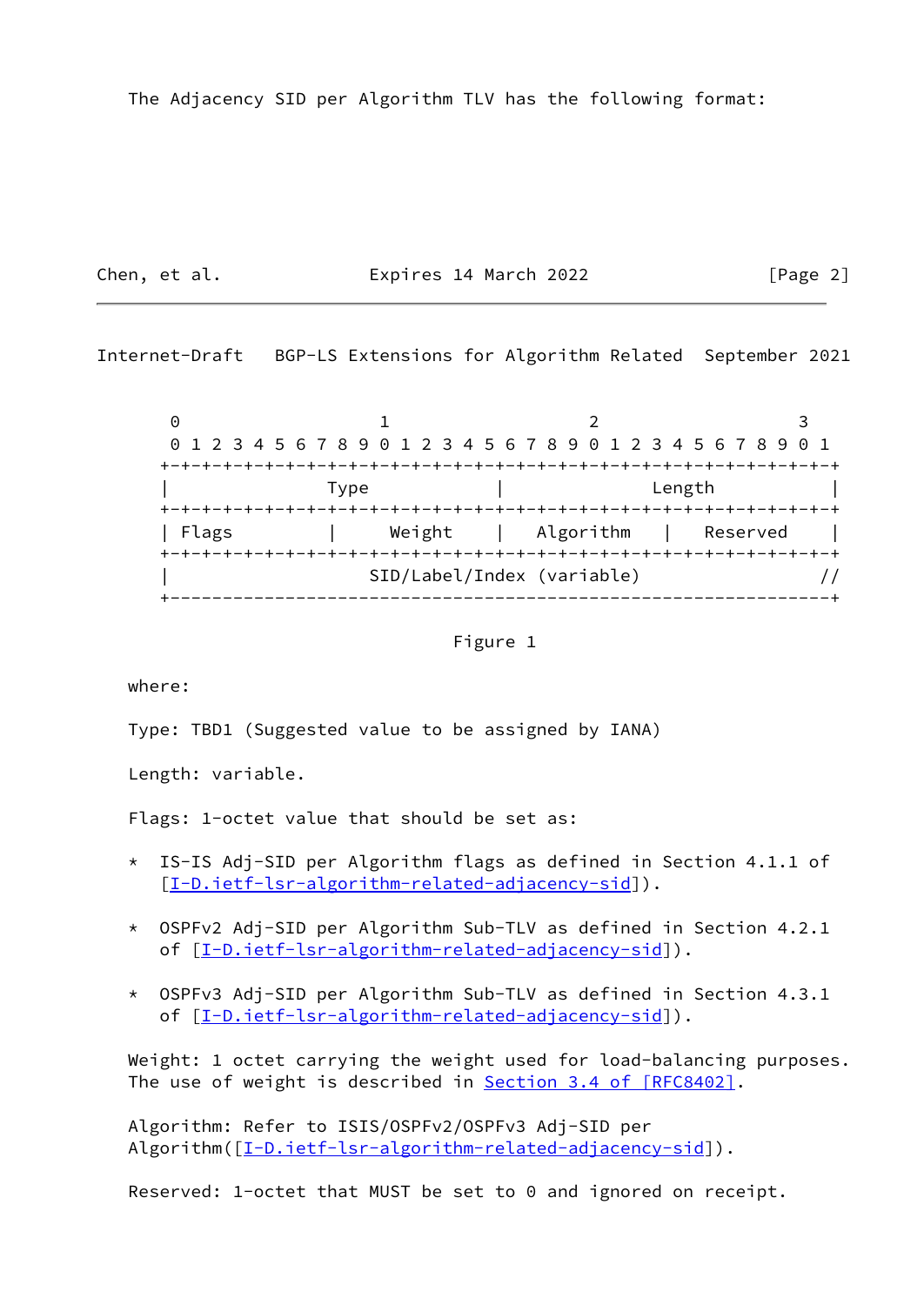SID/Label/Index:Refer to ISIS/OSPFv2/OSPFv3 Adj-SID per Algorithm( $[I-D.iett-lsr-algorithms-related-adiacency-sid]$ ).

<span id="page-3-0"></span>[2.2](#page-3-0). LAN Adjacency SID per Algorithm TLV

 This information is derived from LAN-Adj-SID per Algorithm Sub-TLV of ISIS/OSPFv2/OSPFv3(Section 4 of [\[I-D.ietf-lsr-algorithm-related-adjacency-sid](#page-1-5)]).

The LAN Adjacency SID per Algorithm TLV has the following format:

| Chen, et al. | Expires 14 March 2022 | [Page 3] |
|--------------|-----------------------|----------|
|--------------|-----------------------|----------|

Internet-Draft BGP-LS Extensions for Algorithm Related September 2021

0 1 2 3 0 1 2 3 4 5 6 7 8 9 0 1 2 3 4 5 6 7 8 9 0 1 2 3 4 5 6 7 8 9 0 1 +-+-+-+-+-+-+-+-+-+-+-+-+-+-+-+-+-+-+-+-+-+-+-+-+-+-+-+-+-+-+-+-+ | Type | Length | +-+-+-+-+-+-+-+-+-+-+-+-+-+-+-+-+-+-+-+-+-+-+-+-+-+-+-+-+-+-+-+-+ | Flags | Weight | Algorithm | Reserved | +-+-+-+-+-+-+-+-+-+-+-+-+-+-+-+-+-+-+-+-+-+-+-+-+-+-+-+-+-+-+-+-+ +-+-+-+-+-+-+-+-+-+-+-+-+-+-+-+-+-+-+-+-+-+-+-+-+-+-+-+-+-+-+-+-+ | OSPF Neighbor ID / IS-IS System ID | + +-+-+-+-+-+-+-+-+-+-+-+-+-+-+-+-+ | | +-+-+-+-+-+-+-+-+-+-+-+-+-+-+-+-+ +-+-+-+-+-+-+-+-+-+-+-+-+-+-+-+-+-+-+-+-+-+-+-+-+-+-+-+-+-+-+-+-+ | SID/Label/Index (variable) // +---------------------------------------------------------------+

Figure 2

where:

Type: TBD2 (Suggested value to be assigned by IANA)

Length: variable.

Flags: 1-octet value that should be set as:

\* IS-IS LAN-Adj-SID per Algorithm flags as defined in Section 4.1.2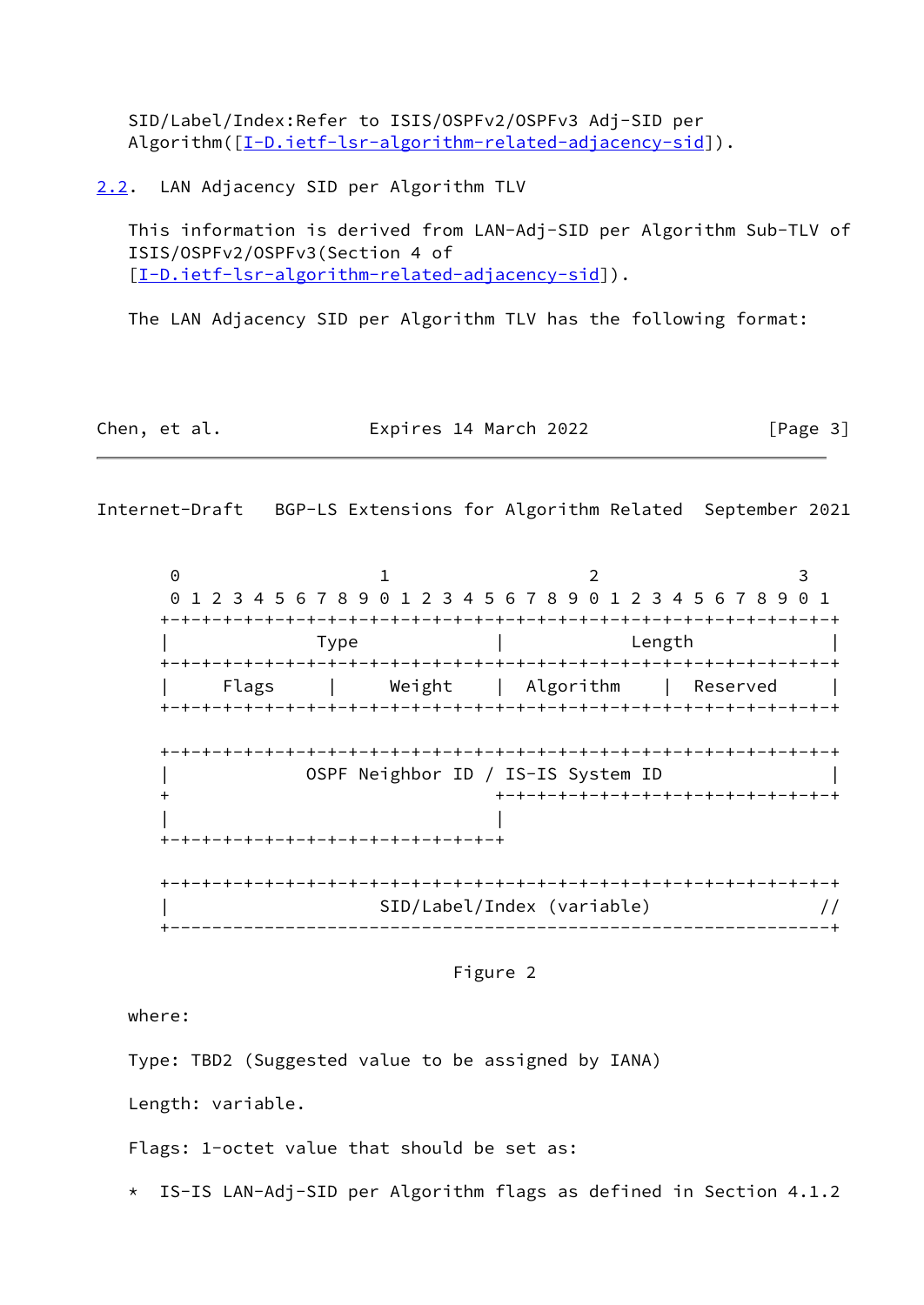of [[I-D.ietf-lsr-algorithm-related-adjacency-sid\]](#page-1-5)).

- \* OSPFv2 LAN-Adj-SID per Algorithm Sub-TLV as defined in Section 4.2.2 of [\[I-D.ietf-lsr-algorithm-related-adjacency-sid](#page-1-5)]).
- \* OSPFv3 LAN-Adj-SID per Algorithm Sub-TLV as defined in Section 4.3.2 of [\[I-D.ietf-lsr-algorithm-related-adjacency-sid](#page-1-5)]).

 Weight: 1 octet carrying the weight used for load-balancing purposes. The use of weight is described in Section [3.4 of \[RFC8402\]](https://datatracker.ietf.org/doc/pdf/rfc8402#section-3.4).

 Algorithm: Refer to ISIS/OSPFv2/OSPFv3 LAN-Adj-SID per Algorithm( $[I-D.iett-lsr-algorithms-related-adjacency-sid]$ ).

Reserved: 1-octet that MUST be set to 0 and ignored on receipt.

 Neighbor ID/IS-IS System ID: Refer to ISIS/OSPFv2/OSPFv3 LAN-Adj-SID per Algorithm( $[I-D.iett-lsr-algorithm-related-adjacency-sid]$ ).

| Chen, et al. | Expires 14 March 2022 | [Page 4] |
|--------------|-----------------------|----------|
|              |                       |          |

<span id="page-4-1"></span>Internet-Draft BGP-LS Extensions for Algorithm Related September 2021

 SID/Label/Index:Refer to ISIS/OSPFv2/OSPFv3 LAN-Adj-SID per Algorithm( $[\underline{I-D.iett-lsr-algorithms-related-adiacency-sid}]$ ).

<span id="page-4-0"></span>[3](#page-4-0). Acknowledgements

TBD.

<span id="page-4-2"></span>[4](#page-4-2). IANA Considerations

 This document makes the following Link Attribute TLVs registry under the "Border Gateway Protocol-Link State (BGP-LS) Parameter".

> +======+===========================================+ | Type | Description | +======+===========================================+ | TBD1 | Adjacency SID per Algorithm +------+-------------------------------------------+ | TBD2 | LAN Adjacency SID per Algorithm | +------+-------------------------------------------+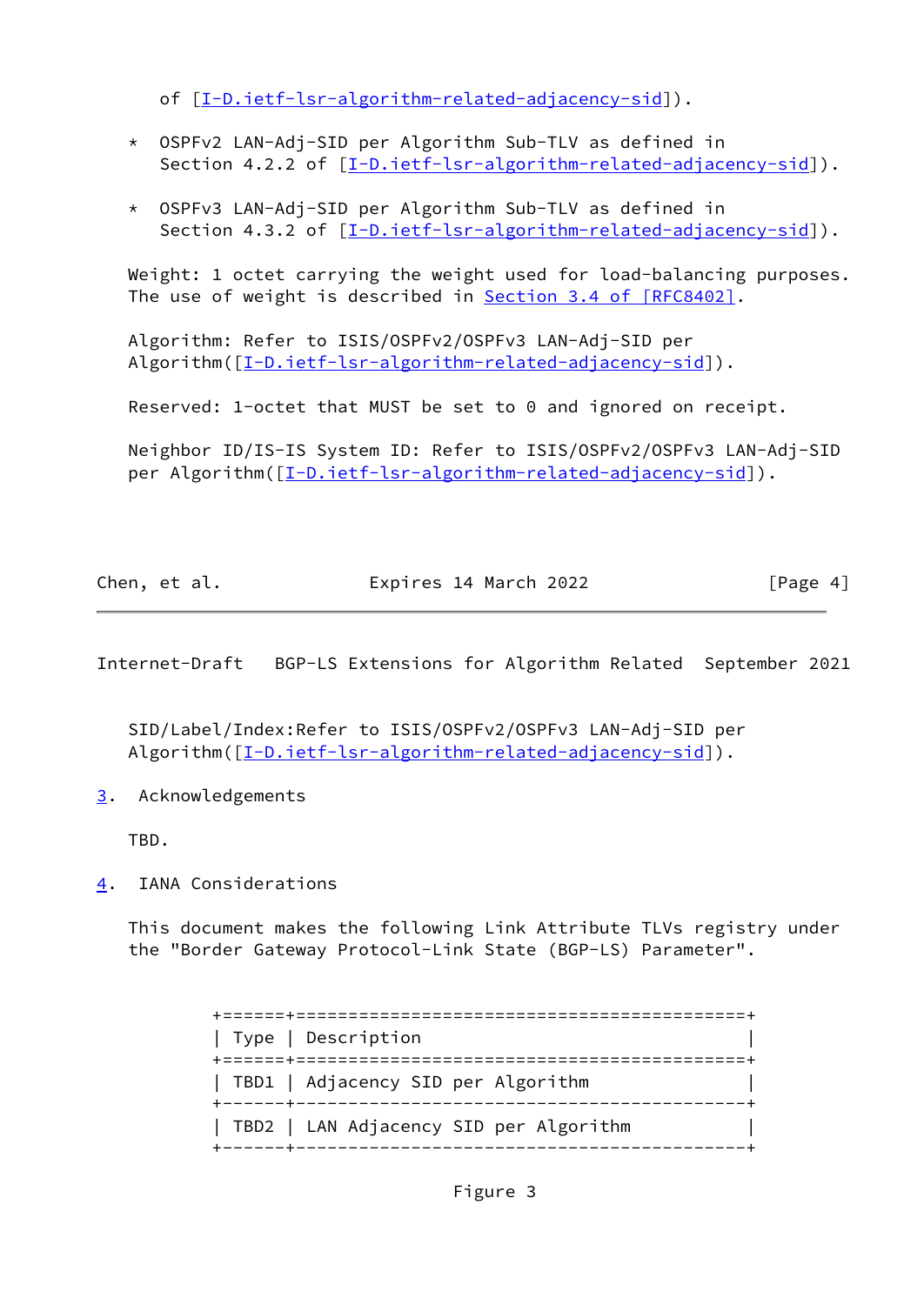<span id="page-5-0"></span>[5](#page-5-0). Security Considerations

 Procedures and protocol extensions defined in this document do not affect the BGP-LS security model. See the "Security Considerations"section of [[RFC9085](https://datatracker.ietf.org/doc/pdf/rfc9085)] for a discussion of SR BGP-LS security.

<span id="page-5-1"></span>[6](#page-5-1). References

<span id="page-5-2"></span>[6.1](#page-5-2). Normative References

- [I-D.ietf-lsr-algorithm-related-adjacency-sid] Peng, S., "Algorithm Related IGP-Adjacency SID Advertisement", DOI 10.17487/I-D.ietf-lsr-algorithm related-adjacency-sid, I-D. ietf-lsr-algorithm-related adjacency-sid, June 2021, <[https://www.ietf.org/archive/id/draft-ietf-lsr-algorithm](https://www.ietf.org/archive/id/draft-ietf-lsr-algorithm-related-adjacency-sid-00.txt) [related-adjacency-sid-00.txt>](https://www.ietf.org/archive/id/draft-ietf-lsr-algorithm-related-adjacency-sid-00.txt).
- [RFC2119] Bradner, S., "Key words for use in RFCs to Indicate Requirement Levels", [BCP 14](https://datatracker.ietf.org/doc/pdf/bcp14), [RFC 2119](https://datatracker.ietf.org/doc/pdf/rfc2119), DOI 10.17487/RFC2119, March 1997, <[https://www.rfc-editor.org/info/rfc2119>](https://www.rfc-editor.org/info/rfc2119).

| Chen, et al. | Expires 14 March 2022 | [Page 5] |  |
|--------------|-----------------------|----------|--|
|              |                       |          |  |

<span id="page-5-3"></span>Internet-Draft BGP-LS Extensions for Algorithm Related September 2021

- [RFC8402] Filsfils, C., "Key words for use in RFCs to Indicate Requirement Levels", [RFC 8402](https://datatracker.ietf.org/doc/pdf/rfc8402), DOI 10.17487/RFC8402, July 2018, [<https://www.rfc-editor.org/info/rfc8402](https://www.rfc-editor.org/info/rfc8402)>.
- [RFC9085] Previdi, S., "Border Gateway Protocol Link State (BGP- LS) Extensions for Segment Routing", [RFC 9085](https://datatracker.ietf.org/doc/pdf/rfc9085), DOI 10.17487/RFC9085, August 2021, <[https://www.rfc-editor.org/info/rfc9085>](https://www.rfc-editor.org/info/rfc9085).

Authors' Addresses

 Ran Chen ZTE Corporation Nanjing China